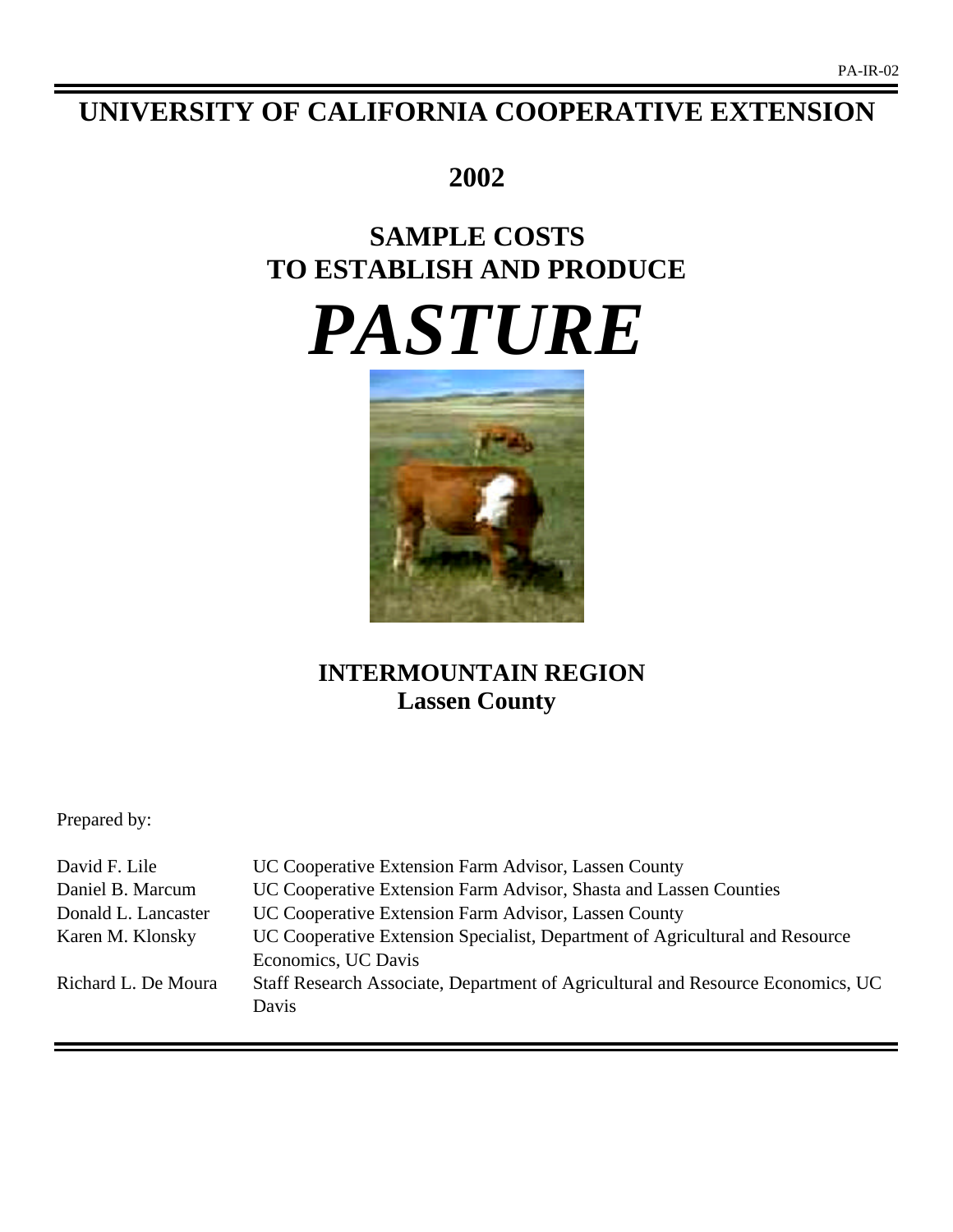# **UNIVERSITY OF CALIFORNIA COOPERATIVE EXTENSION**

# **SAMPLE COSTS TO ESTABLISH AND PRODUCE PASTURE Intermountain Region - Lassen County - 2002**

# **STUDY CONTENTS**

| Table 6. WHOLE FARM ANNUAL EQUIPMENT, INVESTMENT and OVERHEAD COSTS14 |  |
|-----------------------------------------------------------------------|--|
|                                                                       |  |
|                                                                       |  |

# **INTRODUCTION**

Sample costs to establish a pasture stand and produce pasture in the Intermountain Region – Lassen County are shown in this study. The study is intended as a guide only, and can be used to make production decisions, determine potential returns, prepare budgets and evaluate production loans. Practices described are based on the production practices considered typical for this crop and region, but will not apply to every farm situation. Sample costs for labor, materials, equipment and custom services are based on current figures. "*Your Costs*" columns in Tables 1 and 2, are provided for you to enter your costs.

The hypothetical farm operations, production practices, overhead, and calculations are described under the assumptions. For additional information or an explanation of calculations used in the study call the Department of Agricultural and Resource Economics, University of California, Davis, California, (530) 752- 3589 or the local UC Cooperative Extension office.

Sample Cost of Production Studies for many commodities are available and can be requested through the Department of Agricultural and Resource Economics, UC Davis, (530) 752-3589. Current studies can be downloaded from the department website http://coststudies.ucdavis.edu or obtained from the local county UC Cooperative Extension offices.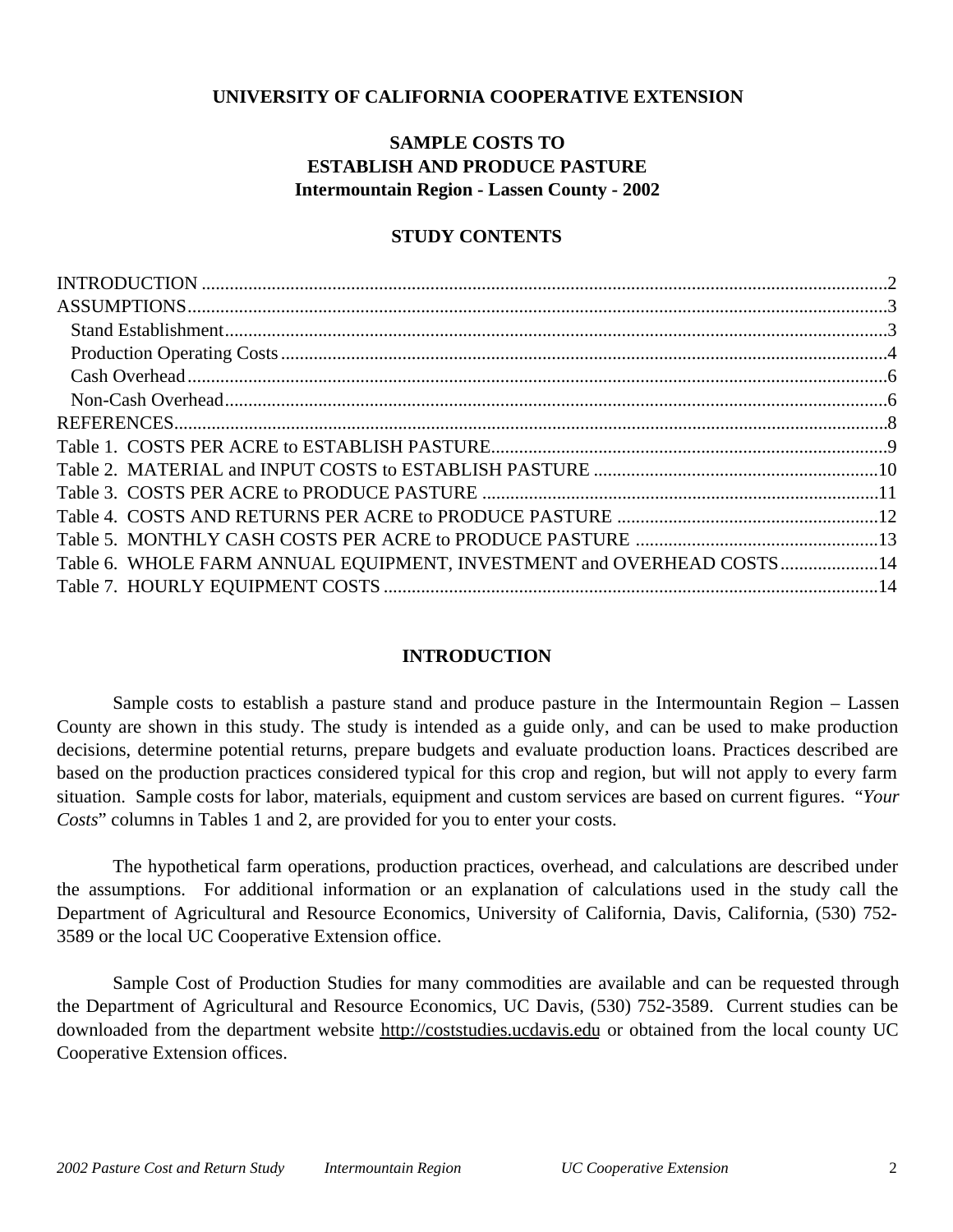# **ASSUMPTIONS**

The following assumptions refer to Tables 1 to 7 and pertain to sample costs to establish a pasture stand, produce pasture and pasture hay in the Intermountain Region – Lassen County. Practices described are not University of California recommendations, but represent production practices and materials considered typical of a well-managed pasture stand in the Intermountain Region. Costs, materials, and practices in this study will not be applicable to all situations.Establishment and cultural practices vary among growers within the region; variations can be significant. **The use of trade names in this report does not constitute an endorsement or recommendation by the University of California nor is any criticism implied by omission of other similar products.**

**Farm.** The hypothetical farm consist of 1,000 contiguous acres of land on which 200 acres previously planted to grain are being planted to pasture, 800 acres are improved and unimproved range. The farm also includes cattle that are grazed on the range or pasture and also fed pasture hay. The owner manages the farm and cattle.

# **Stand Establishment Operating Costs**

Tables 1 to 2

**Land Preparation**. The ground is ripped 20 to 32 inches deep to fracture the soil and improve water infiltration. The field is disced to break up large clods, creating better seed-to-soil contact for good germination. Borders (levees) for irrigation checks are made at periodic intervals through the field. The land is level, so the fields are floated to remove small high and low spots. All land preparation and establishment costs are done by a custom operator.

**Planting.** A cultipacker is used to firm the seedbed prior to and after planting. In late August, orchard grass or tall fescue at 12 pounds per acre plus ladino clover seed at 3 pounds per acre is planted 1/4 to 1/2 inch deep. A custom operator does the planting with a grain drill or broadcast seeder. Stand life in this study is 20 years.

**Fertilization**. Prior to planting, fertilizers are spread and incorporated by discing. Sulfur is applied at 100 pounds per acre and phosphorus as 11-52-0 at 200 pounds per acre or 104 pounds of  $P_2O_5$ . The fertilizers are custom spread by a fertilizer company at a cost of \$5.35 per acre. Growers should apply fertilizer or soil amendments after soil tests determine pH and nutrient levels. Plant tissue tests are recommended in subsequent years.

**Irrigation**. Irrigations are done preplant, immediately after planting, and 10 to 14 days later to germinate the seed. A total of six acre-inches is applied during the establishment year.

**Weed Control**. Grasses and broadleaf weeds can compete with the seedlings during stand establishment, but are not often a problem.

**Harvest.** August plantings will not produce a crop in the first year.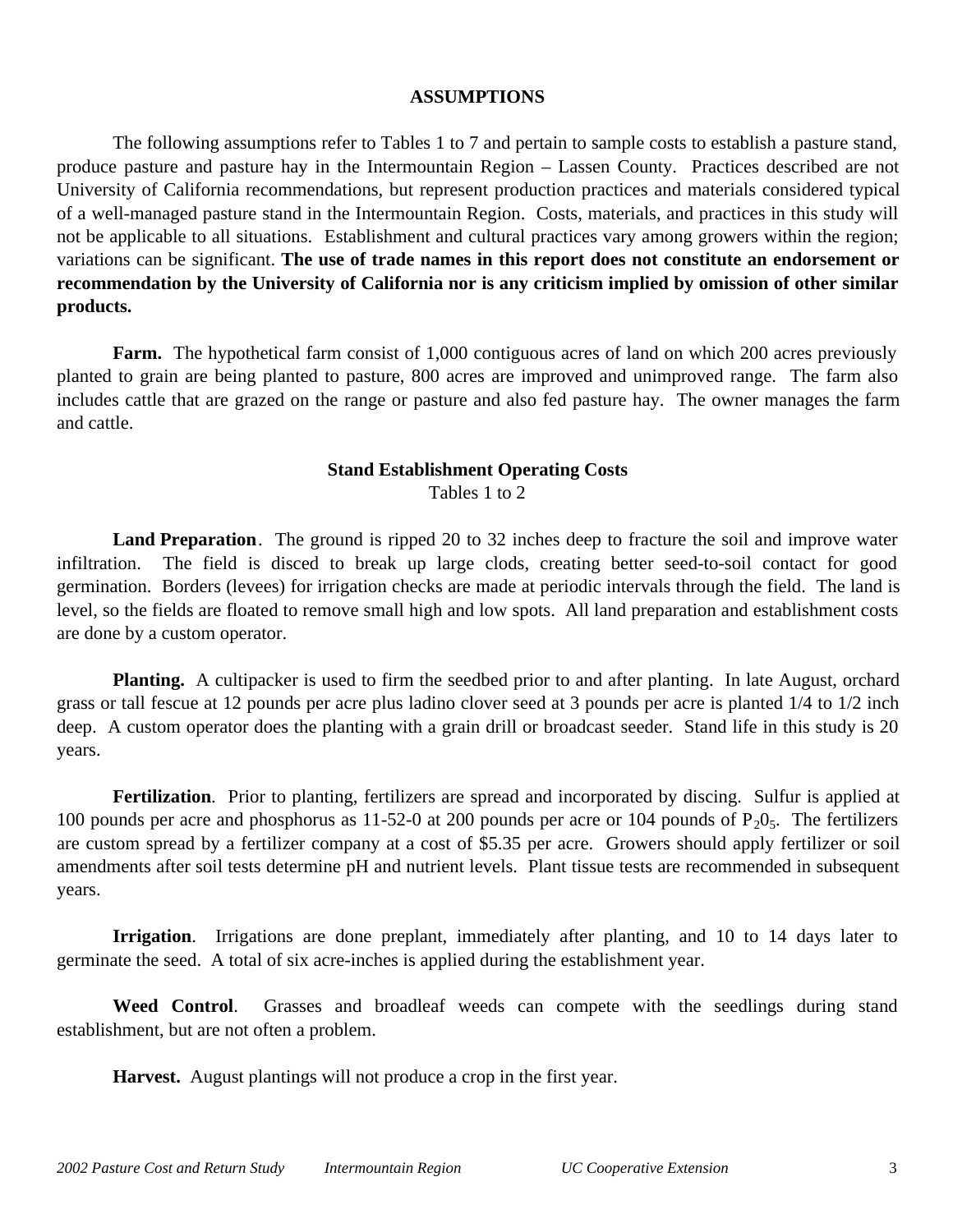# **Production Operating Costs**

Tables 3 to 7.

**Irrigation**. Irrigation begins in May and continues into September. Three acre-feet of water at \$16.32 per acre-foot or \$1.36 per acre-inch is applied by border-flood irrigation.

**Fertilization**. Fertilizer is applied in March and in June after hay harvest. Ammonium Sulfate (21-0-0- 24S) at 200 pounds per acre or 42 pounds of N per acre and 48 pounds of elemental sulfur is applied in March to cover sulfur and nitrogen deficiency, common in Lassen County. Urea at 100 pounds per acre or 46 pounds of N is applied in June immediately following harvest.

Pest Management. For pesticide information, pest identification, monitoring, and management visit the UC IPM website at www.ipm.ucdavis.edu. Written recommendations are required for many pesticides, and are made by licensed pest control advisors. For information on pesticide use permits, contact the local county agricultural commissioner's office.

*Weeds.* Spot sprays with Roundup and 2,4-D (Weedone LV4) in March and April are applied to approximately 1% of the acres.

*Insects.* Not normally a problem.

*Vertebrates.* Pocket gophers (*Thomomys spp.*), ground squirrels (*Spermophilus spp.*), and meadow mice (*Microtus spp.*) cause problems in pasture stands. Poison bait purchased from the local Agricultural Commissioner is used to control these pests. In this study, vertebrate pest treatment is applied to 25% of the acres in March. The cost for rodent bait in the study is an average of the separate costs of gopher, squirrel and mouse baits.

**Other Cultural Practices.** A tractor and harrow are used to break up cow paddies in March. An All Terrain Vehicle (ATV – 4 wheeler) is used for spot spraying, installing the electric fence, irrigating, and checking cattle.

**Temporary Fencing.** Two to four paddocks are created with an electric fence. Plastic t-posts are placed in the ground to which the wire is attached. The fence is installed after the first harvest and removed at the end of the season.

**Harvest**. The crop is custom harvested in June. The chambered bales are for winter-feeding or offfarm sales. The pasture is cut with a self-propelled swather, cured or dried in windrows for several days and then turned with a center-delivery rake. When dried to the correct moisture, the hay is baled with a pull-type baler. The balewagon picks up the bales and moves them from the field to stacks. The regrowth is grazed from July through October.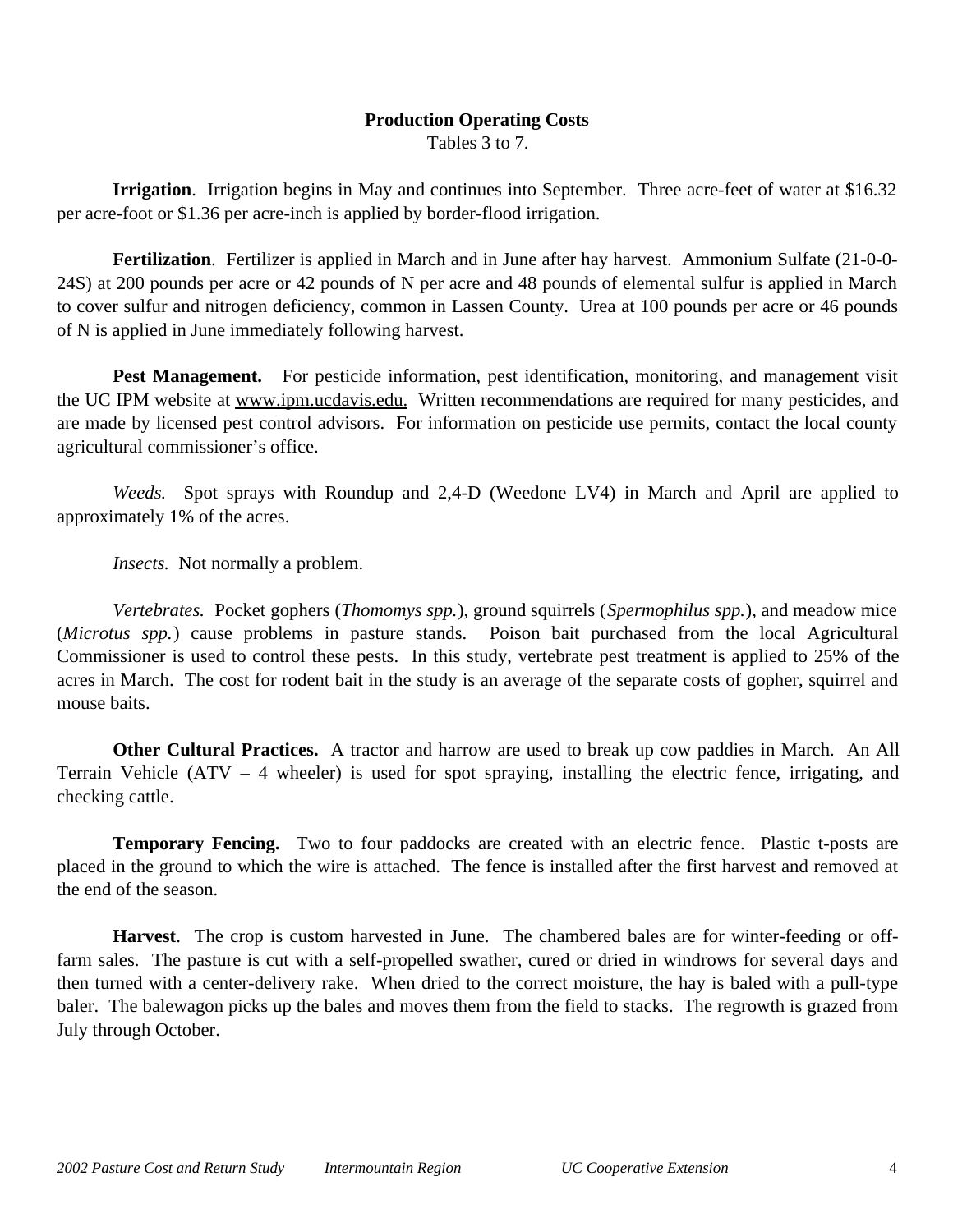*Yield*. The crop is assumed to yield 2.5 tons of hay per acre per year. Stocking rate of beef cattle is approximately one cow/calf per acre or two yearlings per acre. The study summarizes grazing yield in total AUM's. The total grazing yield in this study is 3 AUM. AUM's can be converted to approximate hay tons equivalent. For air-dried irrigated pasture hay, 800 pounds of hay is equivalent to 1 AUM or 2.5 AUM is equivalent to one ton of pasture hay.

*Returns*. Based on current markets for premium to rain damaged pasture hay, an estimated price of \$80 per ton is used to calculate returns. Returns will vary during the season, depending upon the hay and grazing markets. Based on lease market rates, the price consumers will pay for leasing summer pasture, the grower assumes a price of \$18 per animal unit (AUM) to calculate returns.

Labor. Hourly wages for workers are \$6.75 per hour for labor and \$10.00 per hour for machine operators. Adding 34% for the employers share of federal and state payroll taxes, insurance, and other possible benefits gives the labor rates shown of \$8.38 for non-machine labor and \$13.40 per hour for machine labor. The labor hours for operations involving machinery are 10% higher than the machine hours to account for extra labor involved in equipment set-up, moving, maintenance and repair.

**Equipment Operating Costs.** Repair costs are based on purchase price, annual hours of use, total hours of life, and repair coefficients formulated by ASAE. Fuel and lubrication costs are also determined by ASAE equations based on maximum PTO horsepower, and fuel type. Prices for on-farm delivery of diesel and gasoline are \$1.26 and \$1.51 per gallon, respectively. The fuel, lube, and repair cost per acre for each operation in Table 2 is determined by multiplying the total hourly operating cost in Table 6 for each piece of equipment used for the selected operation by the hours per acre. Tractor time is 10% higher than implement time for a given operation to account for setup, travel and down time.

**Interest On Operating Capital.**Interest on operating capital is based on cash operating costs and is calculated monthly until harvest at a nominal rate of 7.40% per year. A nominal interest rate is the typical market cost of borrowed funds. The interest cost of post harvest operations is discounted back to the last harvest month using a negative interest charge.

**Risk**. The associated production risks should not be minimized. While this study makes every effort to model a production system based on typical, real world practices, it cannot fully represent financial, agronomic and market risks, which affect the profitability and economic viability of pasture production.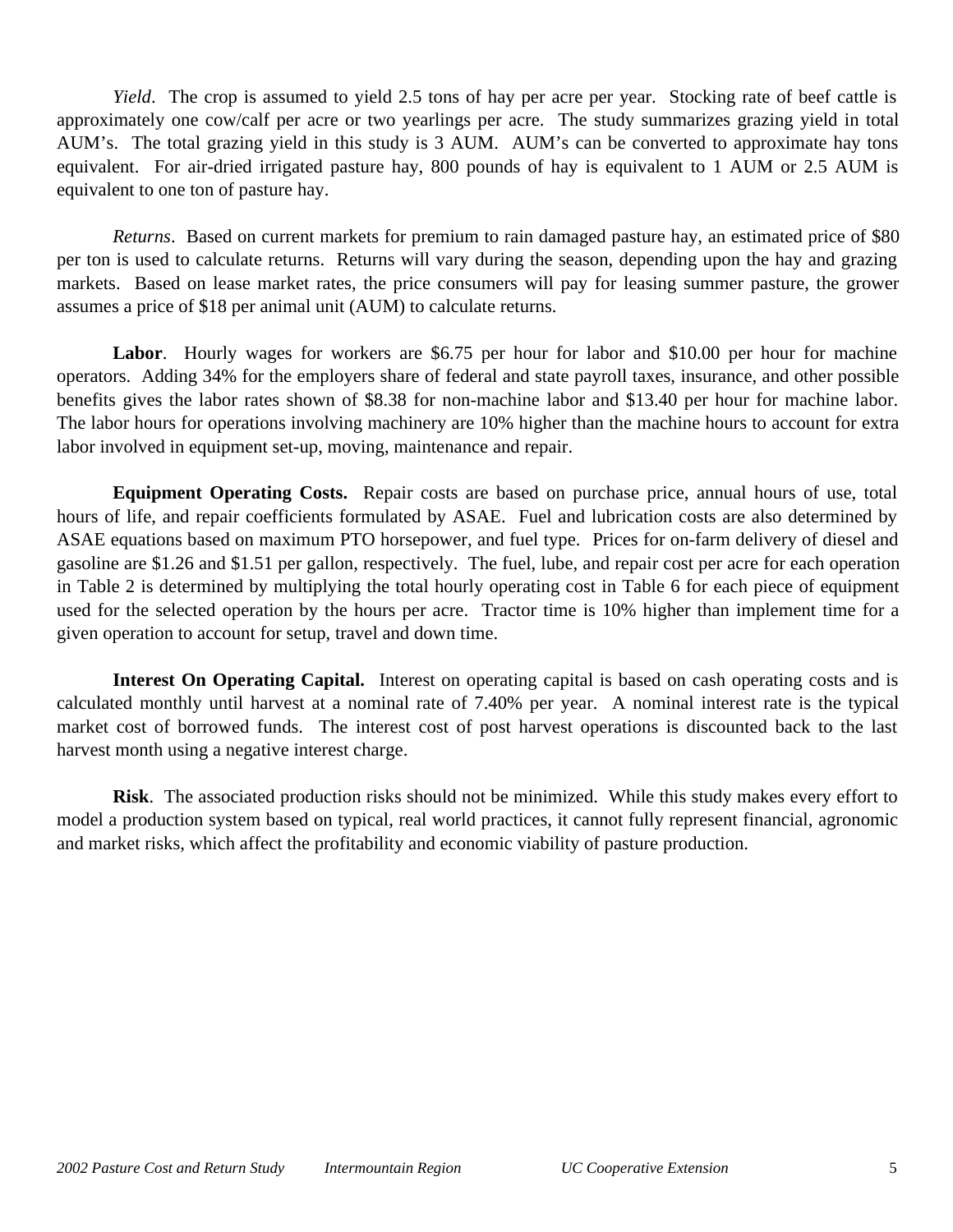# **Cash Overhead**

Assumptions in this section refer to the cash overhead and capital recovery sections in Tables 1 to 7. One-half of the annual overhead costs for the 200 acres in the establishment year (Table 1) are allocated to the previous crop.

Cash overhead consists of various cash expenses paid out during the year that are assigned to the whole farm, not to a particular operation. These costs include property taxes, interest, office expense, liability and property insurance, and investment repairs (buildings and irrigation equipment). Employee benefits, payroll taxes and workman's compensation insurance are included in labor costs and not under cash overhead.

**Property Taxes***.* Counties charge a base property tax rate of 1% on the assessed value of the property. In some counties special assessment districts exist and charge additional taxes on property including equipment, buildings, and improvements. For this study, county taxes are calculated as 1% of the average value of the property. Average value equals new cost plus salvage value divided by 2 on a per acre basis.

**Insurance**. Insurance for farm investments varies depending on the assets included and the amount of coverage. Property insurance provides coverage for property loss and is charged at 0.660% of the average value of the assets over their useful life. Liability insurance covers accidents on the farm and costs \$1,095 for the entire farm or \$1.10 per acre.

**Office Expense.** Office and business expenses for 1,000 acres are estimated at \$2,500 annually or \$2.50 per acre. These expenses include office supplies, telephones, accounting, legal fees, office and shop utilities, and miscellaneous overhead expenses.

**Manager's Salary.** Although the farm is managed by the owner, a salary of \$30,000 per year is used to show a management cost. Adding 34% for federal and state payroll taxes, insurance and miscellaneous benefits, the total cost is \$40,200.

**Investment Repairs.** Annual repairs on investments or capital recovery items that require maintenance are calculated as two percent of the purchase price.

# **Non-Cash Overhead**

**Capital Recovery Costs.** Capital recovery cost is the annual depreciation and interest costs for a capital investment and is the amount of money required each year to recover the difference between the purchase price and salvage value (unrecovered capital). The capital recovery costs are equivalent to the annual payment on a loan for the investment with the down payment equal to the discounted salvage value. This is a more complex method of calculating ownership costs than straight-line depreciation and opportunity costs, but more accurately represents the annual costs of ownership because it takes the time value of money into account (Boehlje and Eidman). The formula for the calculation of the annual capital recovery costs is ((Purchase Price – Salvage Value) x Capital Recovery Factor) + (Salvage Value x Interest Rate).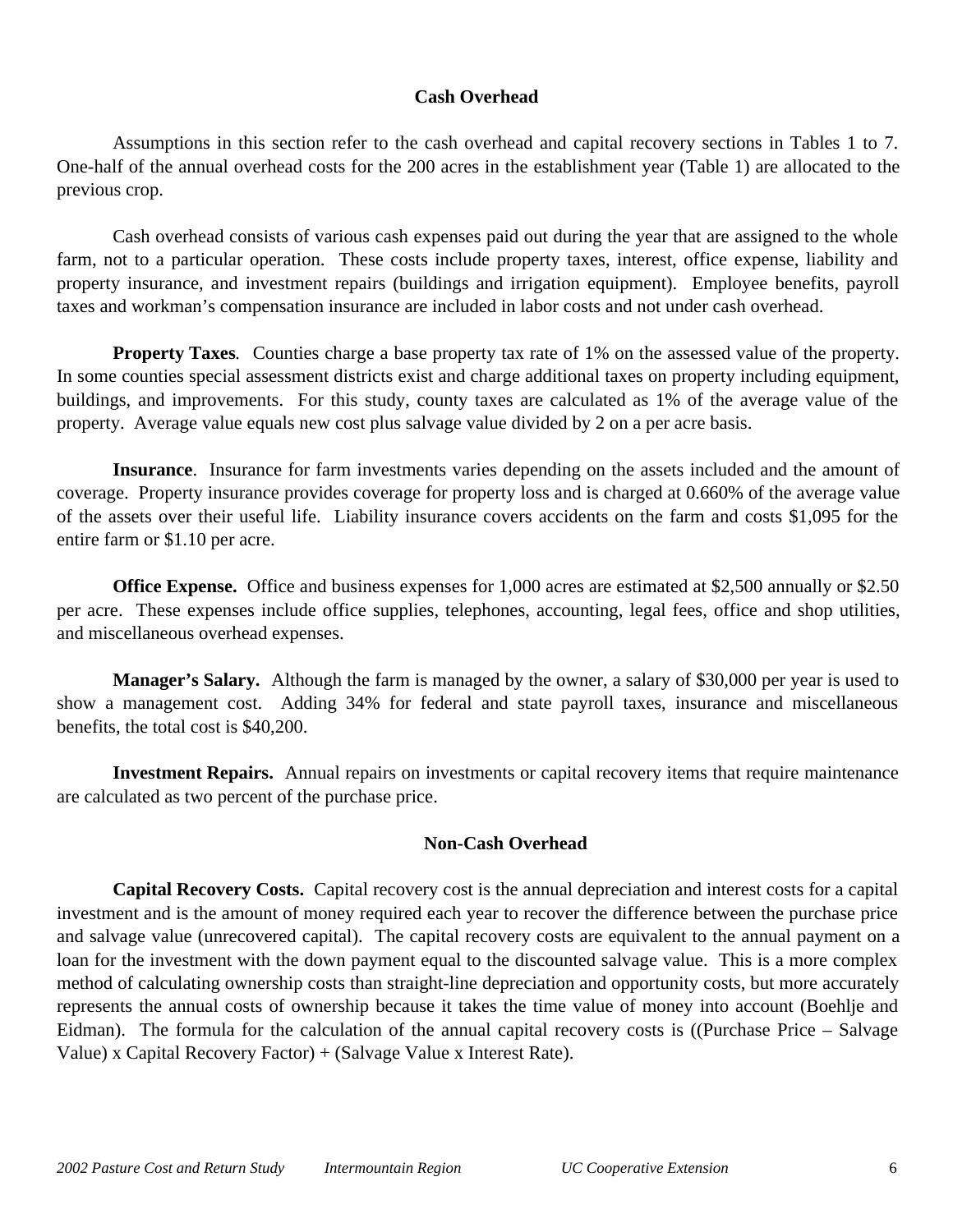*Salvage Value*. Salvage value is an estimate of the remaining value of an investment at the end of its useful life. For farm machinery the remaining value is a percentage of the new cost of the investment (Boehlje and Eidman). The percent remaining value is calculated from equations developed by the American Society of Agricultural Engineers (ASAE) based on equipment type and years of life. The life in years is estimated by dividing the wear out life, as given by ASAE by the annual hours of use in the operation. For other investments including irrigation systems, buildings, and miscellaneous equipment, the value at the end of its useful life is zero. The salvage value for land is the purchase price because land does not depreciate. The purchase price and salvage value for equipment and investments are shown in Tables 3 and 8.

*Capital Recovery Factor.* Capital recovery factor is the amortization factor or annual payment whose present value at compound interest is 1. The amortization factor is a table value that corresponds to the interest rate and equipment life.

*Interest Rate*. The interest rate of 6.41% used to calculate capital recovery cost is the USDA-ERS's tenyear average of California's agricultural sector long-run rate of return to production assets from current income. It is used to reflect the long-term realized rate of return to these specialized resources that can only be used effectively in the agricultural sector. In other words, the next best alternative use for these resources is in another agricultural enterprise.

**Shop.** A 1,200 square foot building used for equipment maintenance and storage.

**Tools.** Includes shop equipment/tools, and hand tools used in the shop and field.

**Fence.** Includes energizer (electrical unit), wire, fiberglass posts, and metal T-posts for corner posts for 4 paddocks on the 200 acres

**Irrigation System**. Water cost varies across the Intermountain Region depending on well characteristics or irrigation district. The irrigation system consists of a 40 horsepower electric pump used to lift the water from a river or ditch and an underground main line and lateral lines with alfalfa valves that delivers the water to the field.

Land. Land suitable for pasture production can vary widely in value across the region. Prices range from \$500 per acre to \$2,000. Rangeland is valued at \$50 to \$150 per acre. The land in this study is owned by the grower and cost \$1,000 per acre.

Livestock Facility. These facilities for handling the grazing cattle are estimated costs for corrals, loading and squeeze chutes.

**Establishment Costs**. Costs to establish the pasture stand are used to determine capital recovery expenses, depreciation, and interest on investment, during the production years. The establishment cost is the sum of cash costs for land preparation, planting, production expenses, and cash overhead for establishing the pasture. The Total Cash Cost in the first year shown in Table 1 represents the establishment cost per acre. For this study, the cost is \$372 per acre or \$74,400 for the entire stand. The pasture stand establishment cost is amortized over the 20-year stand life.

.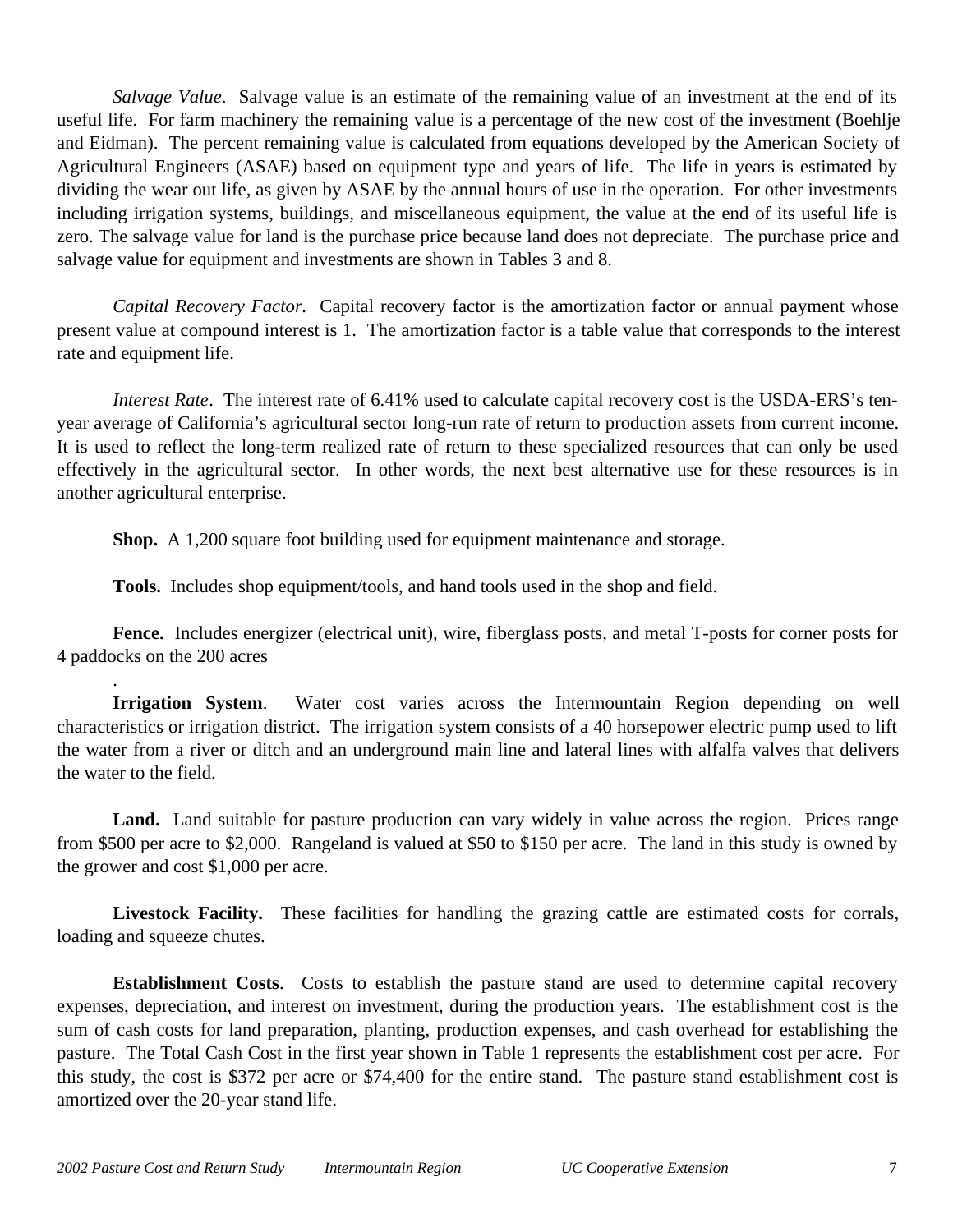**Pickup.** The three-quarter ton pickup is used by the grower for one-half personal and one-half business use.

**Equipment.** Farm equipment is purchased new or used, but the study shows the current purchase price for new equipment. The new purchase price is adjusted to 60% to indicate a mix of new and used equipment. Annual ownership costs for equipment and other investments are shown in Tables 3 and 8. Equipment costs are composed of three parts: non-cash overhead, cash overhead, and operating costs. Both of the overhead factors have been discussed in previous sections. The operating costs consist of repairs, fuel, and lubrication and are discussed under operating costs.

**Table Values**. Due to rounding, the totals may be slightly different from the sum of the components.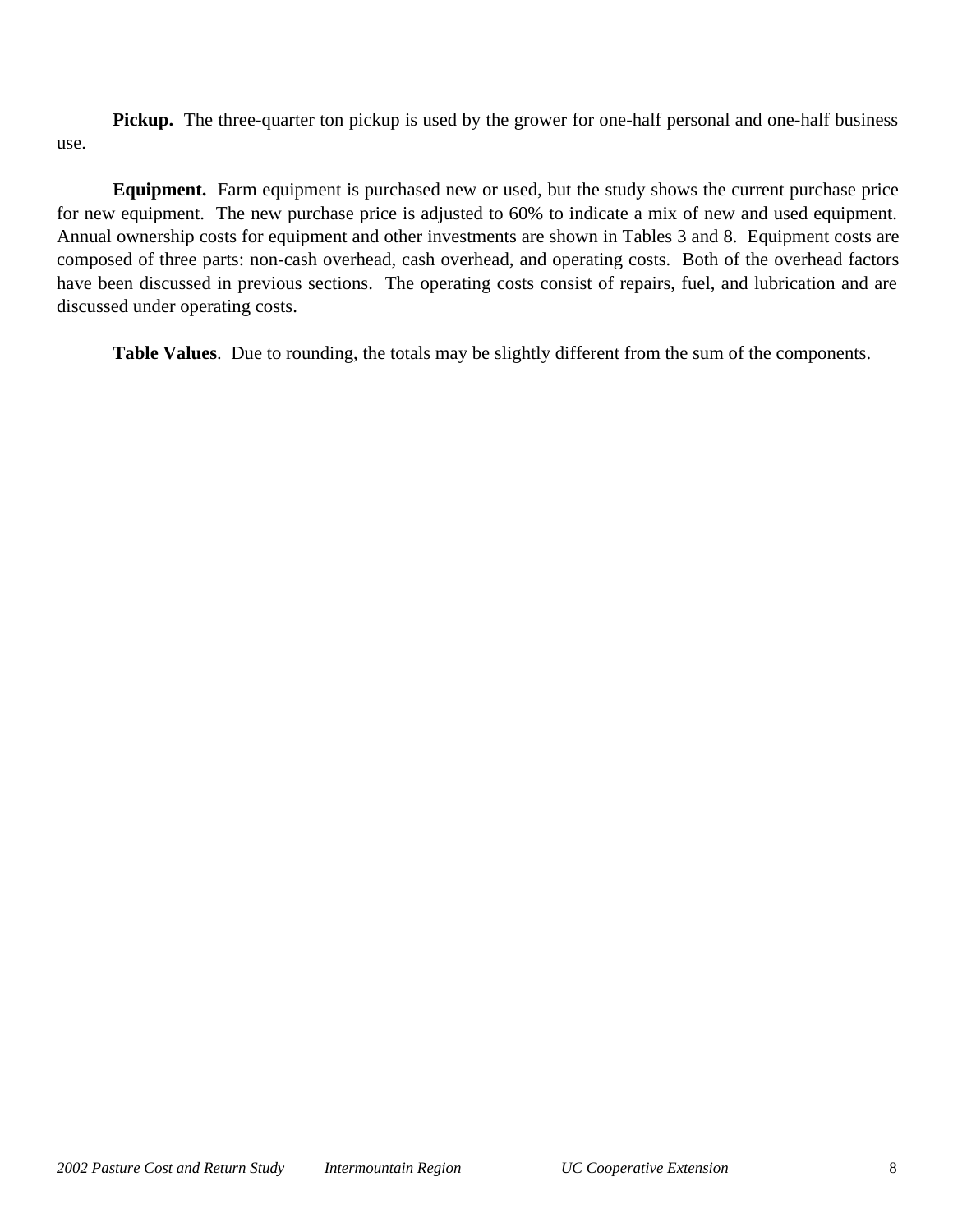# **REFERENCES**

- American Society of Agricultural Engineers. 1994. *American Society of Agricultural Engineers Standards Yearbook*. Russell H. Hahn and Evelyn E. Rosentreter (ed.) St. Joseph, Missouri. 41st edition.
- American Society of Farm Managers and Rural Appraisers. 2001. *Trends in Agricultural Land & Lease Values.* California Chapter of the American Society of Farms Managers and Rural Appraisers. Woodbridge, CA.
- Blank, Steve, Karen Klonsky, Kim Norris, and Steve Orloff. 1992. *Acquiring Alfalfa Hay Equipment: A Financial Analysis of Alternatives*. University of California. Oakland, CA. Giannini Information Series No. 92-1.
- Boelje, Michael D., and Vernon R. Eidman. 1984. *Farm Management*. John Wiley and Sons. New York, New York
- Doane Editors. 1984. *Facts and Figures for Farmers.* Doane Publishing. St. Louis, MO. pp 126.
- Integrated Pest Management Education and Publications. 1999. "UC Pest Management Guidelines, Alfalfa". In M. L. Flint (ed.) *UC IPM Pest Management Guidelines.* University of California. Division of Agriculture and Natural Resources. Oakland, CA. Publication 3339.
- Statewide Integrated Pest Management Project. 1981. *Integrated Pest Management for Alfalfa Hay*. M. L. Flint (ed.). University of California. Oakland, CA. Pub. 3312.
- University of California. Division of Agriculture and Natural Resources. 1995. *Intermountain Alfalfa Management*. Steve B. Orloff and Harry L. Carlson, (ed.) University of California. Division of Agriculture and Natural Resources. Oakland, California. Publication 3366.

For information concerning the above mentioned University of California publications contact UC DANR Communications Services at 1-800-994-8849, online at http://danrcs.ucdavis.edu or your local county UC Cooperative Extension office.

\_\_\_\_\_\_\_\_\_\_\_\_\_\_\_\_\_\_\_\_\_\_\_\_\_\_\_\_\_\_\_\_\_\_\_\_\_\_\_

The University of California, in accordance with applicable Federal and State law and University policy, does not discriminate on the basis of race, color, national origin, religion, sex, disability, age, medical condition (cancer–related), ancestry, marital status, citizenship, sexual orientation, or status as a Vietnam-era veteran or special disabled veteran. Inquiries regarding the University's nondiscrimination policies may be directed to the Affirmative Action Director, University of California, Agriculture and Natural Resources, 1111 Franklin, 6<sup>th</sup> Floor, Oakland, CA 94607-5200 (510) 987-0096. The University of California and the United States Department of Agriculture cooperating.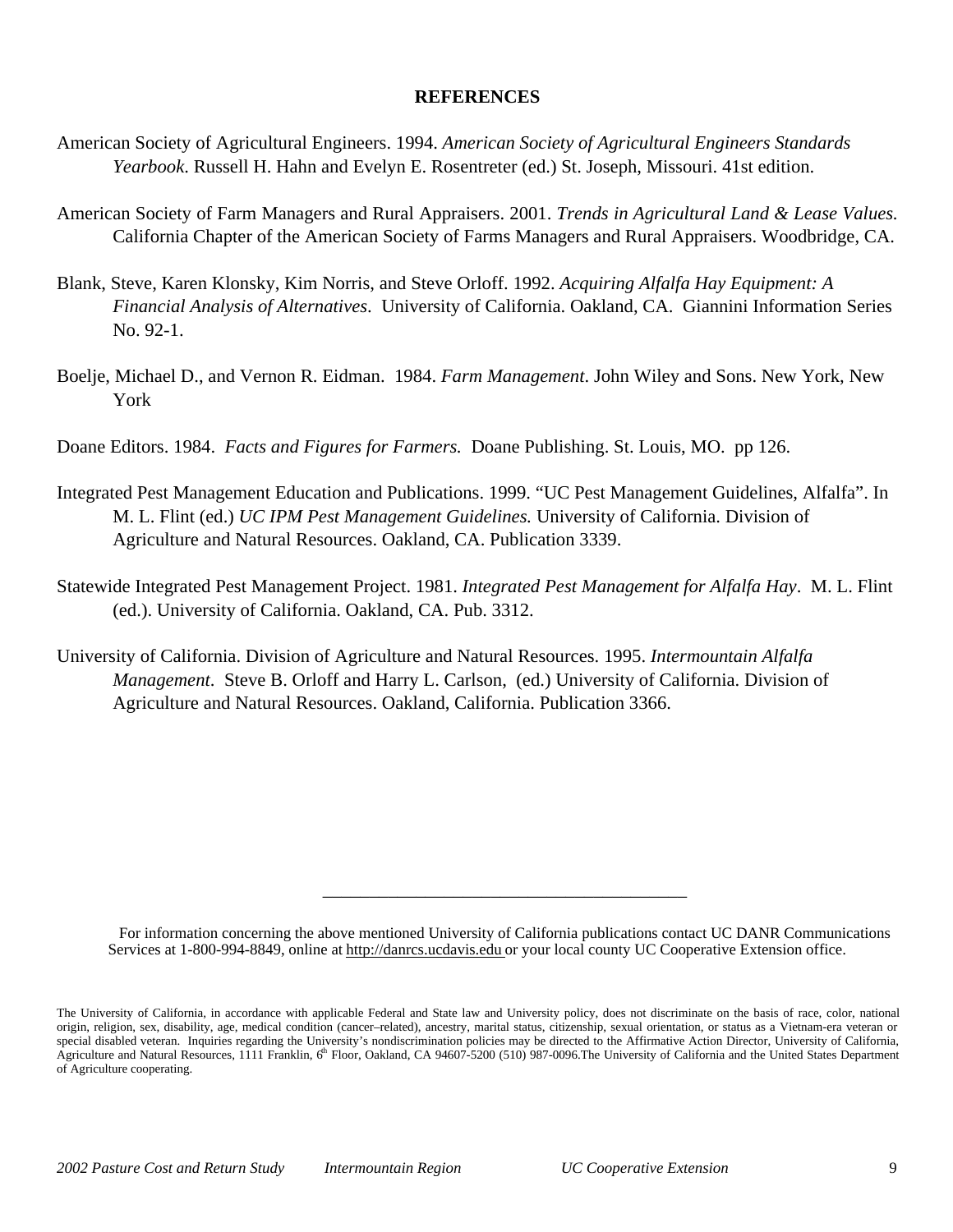# UC COOPERATIVE EXTENSION **Table 1. COSTS PER ACRE to ESTABLISH PASTURE** INTERMOUTAIN REGION - 2002

|                                         | Operation<br>Cash and Labor Cost per acre |                  |                             |                   |          |                |      |  |  |
|-----------------------------------------|-------------------------------------------|------------------|-----------------------------|-------------------|----------|----------------|------|--|--|
|                                         | Time                                      | Labor            | Fuel. Lube Material Custom/ |                   |          | Total          | Your |  |  |
| Operation                               | (Hrs/A)                                   | Cost             | & Repairs                   | Cost              | Rent     | Cost           | Cost |  |  |
| Cultural:                               |                                           |                  |                             |                   |          |                |      |  |  |
| Subsoil/Rip                             | 0.00                                      | $\overline{0}$   | $\overline{0}$              | $\mathbf{0}$      | 200      | 200            |      |  |  |
| Disc Offset 3X                          | 0.00                                      | $\boldsymbol{0}$ | $\overline{0}$              | $\mathbf{0}$      | 26       | 26             |      |  |  |
| Make Borders (Levees)                   | 0.00                                      | $\Omega$         | $\mathbf{0}$                | $\Omega$          | $\Omega$ | 0              |      |  |  |
| <b>Float Field</b>                      | 0.00                                      | 0                | $\mathbf{0}$                | $\mathbf{0}$      | 9        | 9              |      |  |  |
| Roll Field                              | 0.00                                      | $\boldsymbol{0}$ | $\mathbf{0}$                | $\mathbf{0}$      | 8        | 8              |      |  |  |
| Fertilize                               | 0.00                                      | $\mathbf{0}$     | $\mathbf{0}$                | 40                | $\Omega$ | 40             |      |  |  |
| Plant/Roll Late August                  | 0.00                                      | $\Omega$         | $\mathbf{0}$                | 24                | 6        | 30             |      |  |  |
| Irrigate                                | 0.00                                      | $\Omega$         | $\theta$                    | 8                 | $\Omega$ | 8              |      |  |  |
| <b>TOTAL CULTURAL COSTS</b>             | 0.00                                      | $\overline{0}$   | $\overline{0}$              | 73                | 248      | 321            |      |  |  |
| Interest on operating capital $@$ 7.40% |                                           |                  |                             |                   |          | $\overline{4}$ |      |  |  |
| TOTAL OPERATING COSTS/ACRE              |                                           | $\overline{0}$   | $\overline{0}$              | 73                | 248      | 325            |      |  |  |
| <b>CASH OVERHEAD:</b>                   |                                           |                  |                             |                   |          |                |      |  |  |
| Office Expense                          |                                           |                  |                             |                   |          | $\overline{2}$ |      |  |  |
| Liability Insurance                     |                                           |                  |                             |                   |          | 1              |      |  |  |
| <b>Manager Salary</b>                   |                                           |                  |                             |                   |          | 33             |      |  |  |
| <b>Property Taxes</b>                   |                                           |                  |                             |                   |          | 6              |      |  |  |
| Property Insurance                      |                                           |                  |                             |                   |          | 1              |      |  |  |
| <b>Investment Repairs</b>               |                                           |                  |                             |                   |          | 3              |      |  |  |
| TOTAL CASH OVERHEAD COSTS               |                                           |                  |                             |                   |          | 47             |      |  |  |
| <b>TOTAL CASH COSTS/ACRE</b>            |                                           |                  |                             |                   |          | 372            |      |  |  |
| Non-cash Overhead:                      |                                           | Per producing    |                             | -- Annual Cost -- |          |                |      |  |  |
| Investment                              |                                           | Acre*            |                             | Capital Recovery  |          |                |      |  |  |
| Land                                    |                                           | 833              |                             | 53                |          | 53             |      |  |  |
| Shop                                    |                                           | 55               |                             | $\overline{4}$    |          | 4              |      |  |  |
| <b>Livestock Facility</b>               |                                           | 8                |                             | 1                 |          | 1              |      |  |  |
| Tools                                   |                                           | 18               |                             | 1                 |          | 1              |      |  |  |
| <b>Irrigation System</b>                |                                           | 38               |                             | 3                 |          | 3              |      |  |  |
| Fuel Tanks/Above Ground                 |                                           | 16               |                             | 1                 |          | 1              |      |  |  |
| Pickup 3/4 Ton                          |                                           | 29               |                             | 6                 |          | 6              |      |  |  |
| Equipment                               |                                           | $\mathbf{0}$     |                             |                   |          | $\Omega$       |      |  |  |
| TOTAL NON-CASH OVERHEAD COSTS           |                                           | 997              |                             | 70                |          | 70             |      |  |  |
| <b>TOTAL COSTS/ACRE</b>                 |                                           |                  |                             |                   |          | 442            |      |  |  |

\*includes allocation to previous crop acres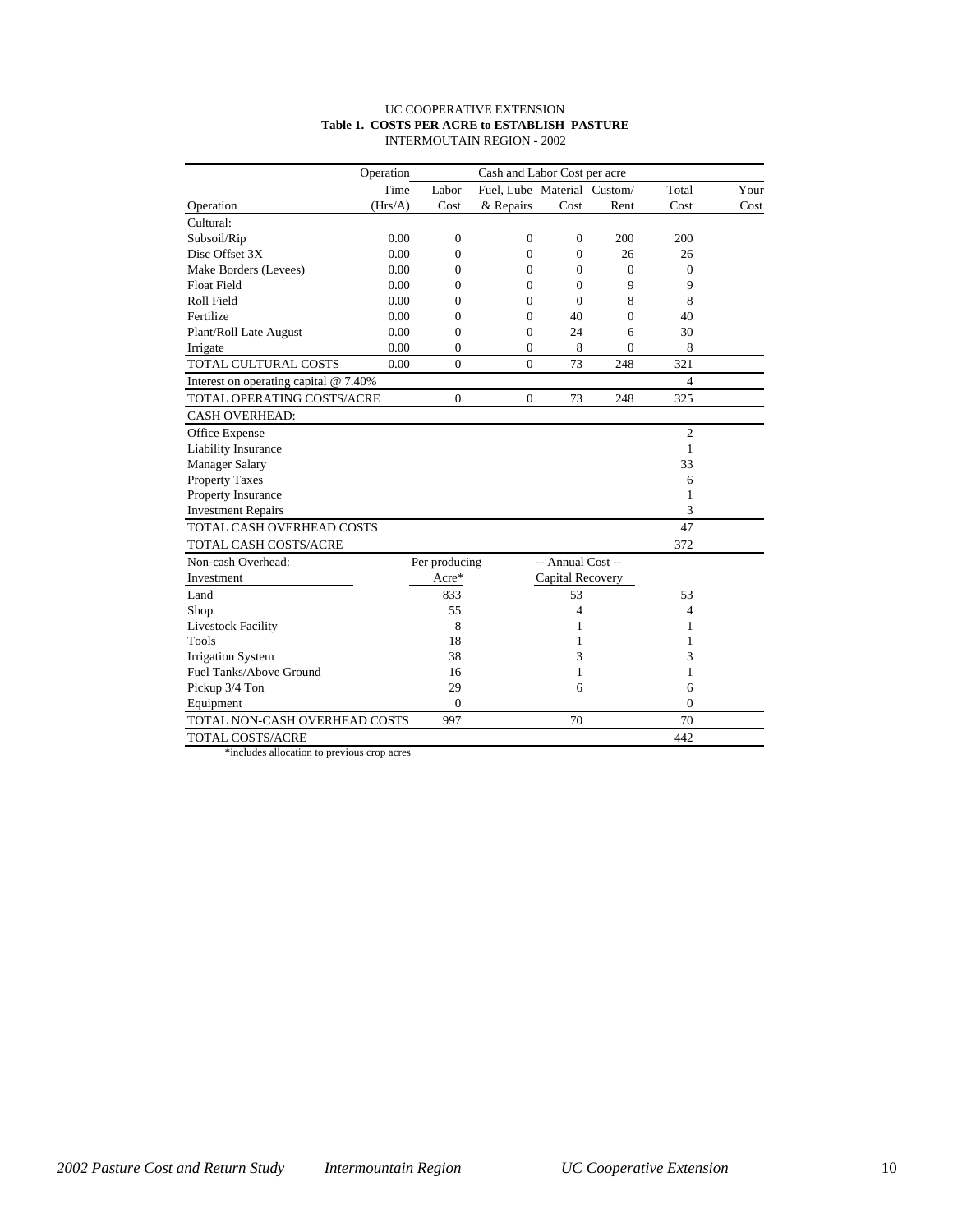| UC COOPERATIVE EXTENSION                               |
|--------------------------------------------------------|
| Table 2. MATERIAL and INPUT COSTS to ESTABLISH PASTURE |
| INTERMOUTAIN REGION - 2002                             |

|                                         | Quantity/ |                | Price or  | Value or       | Your |
|-----------------------------------------|-----------|----------------|-----------|----------------|------|
|                                         | Acre      | Unit           | Cost/Unit | Cost/Acre      | Cost |
| <b>OPERATING COSTS</b>                  |           |                |           |                |      |
| Custom:                                 |           |                |           |                |      |
| Rip                                     | 1.00      | acre           | 200.00    | 200            |      |
| Disc                                    | 3.00      | acre           | 8.75      | 26             |      |
| <b>Borders</b>                          | 0.03      | acre           | 10.00     | $\mathbf{0}$   |      |
| <b>Float Field</b>                      | 1.00      | acre           | 8.75      | 9              |      |
| Roll                                    | 1.00      | acre           | 7.50      | 8              |      |
| <b>Plant Pasture Seed</b>               | 1.00      | acre           | 5.50      | 6              |      |
| <b>Fertilizer:</b>                      |           |                |           |                |      |
| Sulfur - Standard                       | 100.00    | 1 <sub>b</sub> | 0.04      | 4              |      |
| $11 - 52 - 00$                          | 200.00    | 1 <sub>b</sub> | 0.12      | 24             |      |
| Fertilizer Application-Ground           | 2.00      | acre           | 6.00      | 12             |      |
| Seed:                                   |           |                |           |                |      |
| <b>Orchard Grass</b>                    | 12.00     | 1 <sub>b</sub> | 1.45      | 17             |      |
| Ladino Clover                           | 3.00      | 1 <sub>b</sub> | 2.30      | 7              |      |
| Irrigate:                               |           |                |           |                |      |
| Water                                   | 6.00      | acin           | 1.36      | 8              |      |
| Labor (machine)                         | 0.00      | hrs            | 13.10     | $\mathbf{0}$   |      |
| Labor (non-machine)                     | 0.00      | hrs            | 0.00      | $\mathbf{0}$   |      |
| Machinery repair                        |           |                |           | $\mathbf{0}$   |      |
| Interest on operating capital $@$ 7.40% |           |                |           | $\overline{4}$ |      |
| <b>TOTAL OPERATING COSTS/ACRE</b>       |           |                |           | 325            |      |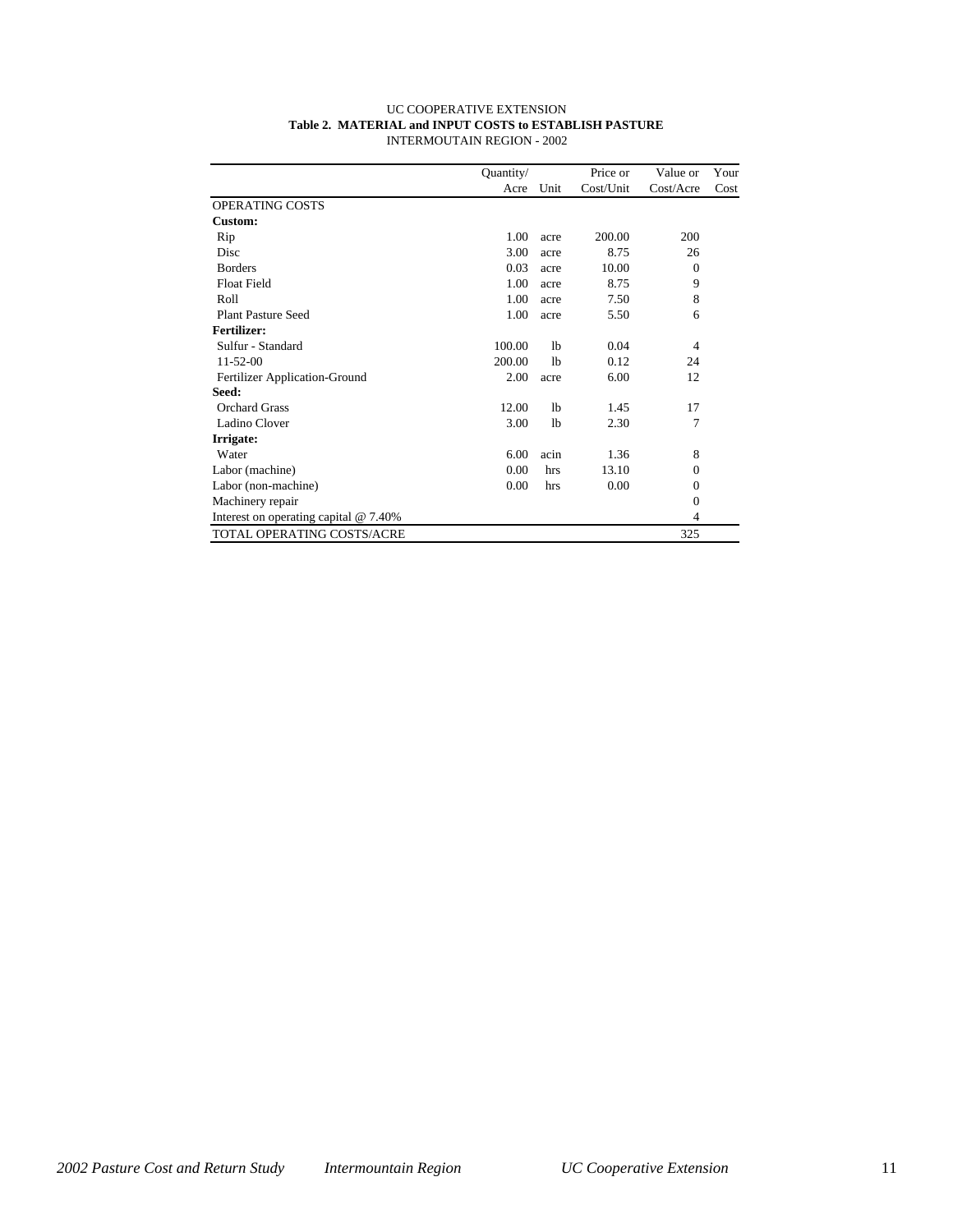# UC COOPERATIVE EXTENSION **Table 3. COSTS PER ACRE to PRODUCE PASTURE** INTERMOUTAIN REGION - 2002

|                                       | Operation<br>Cash and Labor Cost per acre |                  |                  |                   |                  |                |      |  |  |
|---------------------------------------|-------------------------------------------|------------------|------------------|-------------------|------------------|----------------|------|--|--|
|                                       | Time                                      | Labor            | Fuel. Lube       | Material          | Custom/          | Total          | Your |  |  |
| Operation                             | (Hrs/A)                                   | Cost             | & Repairs        | Cost              | Rent             | Cost           | Cost |  |  |
| Cultural:                             |                                           |                  |                  |                   |                  |                |      |  |  |
| Harrow                                | 0.20                                      | 3                | $\mathbf{1}$     | $\boldsymbol{0}$  | $\boldsymbol{0}$ | $\overline{4}$ |      |  |  |
| Fertilize 21-0-0-24S                  | 0.00                                      | $\boldsymbol{0}$ | $\boldsymbol{0}$ | 14                | 6                | 20             |      |  |  |
| Spot weed control                     | 0.10                                      | $\overline{2}$   | $\mathbf{0}$     | $\mathbf{0}$      | $\overline{0}$   | $\overline{c}$ |      |  |  |
| Rodent Bait 25% acres                 | 0.25                                      | $\overline{2}$   | $\theta$         | $\theta$          | $\overline{0}$   | 3              |      |  |  |
| Irrigate 6 acin 6X                    | 0.60                                      | 9                | $\mathbf{1}$     | 49                | $\theta$         | 59             |      |  |  |
| Fertilize Urea                        | 0.00                                      | $\overline{0}$   | $\overline{0}$   | 11                | 6                | 17             |      |  |  |
| Stretch temporary fence               | 0.05                                      | $\mathbf{1}$     | $\mathbf{0}$     | $\boldsymbol{0}$  | $\overline{0}$   | 1              |      |  |  |
| Remove temporary fence                | 0.05                                      | $\mathbf{1}$     | $\mathbf{0}$     | $\overline{0}$    | $\overline{0}$   | $\mathbf{1}$   |      |  |  |
| TOTAL CULTURAL COSTS                  | 1.25                                      | 19               | $\overline{2}$   | 75                | 12               | 107            |      |  |  |
| Harvest:                              |                                           |                  |                  |                   |                  |                |      |  |  |
| Harvest hay                           | 0.00                                      | $\boldsymbol{0}$ | $\boldsymbol{0}$ | $\boldsymbol{0}$  | 75               | 75             |      |  |  |
| Graze July                            | 0.05                                      | $\mathbf{1}$     | $\overline{0}$   | $\overline{0}$    | $\overline{0}$   | $\mathbf{1}$   |      |  |  |
| Graze August                          | 0.05                                      | $\mathbf{1}$     | $\mathbf{0}$     | $\overline{0}$    | $\overline{0}$   | $\mathbf{1}$   |      |  |  |
| Graze September                       | 0.05                                      | $\mathbf{1}$     | $\overline{0}$   | $\overline{0}$    | $\overline{0}$   | $\mathbf{1}$   |      |  |  |
| Graze October                         | 0.05                                      | $\mathbf{1}$     | $\boldsymbol{0}$ | $\boldsymbol{0}$  | $\boldsymbol{0}$ | $\mathbf{1}$   |      |  |  |
| TOTAL HARVEST COSTS                   | 0.20                                      | $\overline{3}$   | $\theta$         | $\theta$          | 75               | 78             |      |  |  |
| Interest on operating capital @ 7.40% |                                           |                  |                  |                   |                  | $\mathbf{1}$   |      |  |  |
| TOTAL OPERATING COSTS/ACRE            |                                           | 22               | $\overline{c}$   | 75                | 87               | 187            |      |  |  |
| TOTAL OPERATING COSTS/TON             |                                           |                  |                  |                   |                  | 75             |      |  |  |
| Cash Overhead:                        |                                           |                  |                  |                   |                  |                |      |  |  |
| Office                                |                                           |                  |                  |                   |                  | 3              |      |  |  |
| <b>Manager Salary</b>                 |                                           |                  |                  |                   |                  | 40             |      |  |  |
| Liability Insurance                   |                                           |                  |                  |                   |                  | $\mathbf{1}$   |      |  |  |
| <b>Property Taxes</b>                 |                                           |                  |                  |                   |                  | 9              |      |  |  |
| <b>Property Insurance</b>             |                                           |                  |                  |                   |                  | 3              |      |  |  |
| <b>Investment Repairs</b>             |                                           |                  |                  |                   |                  | 3              |      |  |  |
| TOTAL CASH OVERHEAD COSTS             |                                           |                  |                  |                   |                  | 59             |      |  |  |
| TOTAL CASH COSTS/ACRE                 |                                           |                  |                  |                   |                  | 245            |      |  |  |
| TOTAL CASH COSTS/TON                  |                                           |                  |                  |                   |                  | 98             |      |  |  |
| Non-cash Overhead:                    |                                           | Per producing    |                  | -- Annual Cost -- |                  |                |      |  |  |
| Investment                            |                                           | acre             |                  | Capital Recovery  |                  |                |      |  |  |
| Shop                                  |                                           | 30               |                  | $\overline{c}$    |                  | 2              |      |  |  |
| Tools                                 |                                           | 10               |                  | $\mathbf{1}$      |                  | $\mathbf{1}$   |      |  |  |
| <b>Livestock Facility</b>             |                                           | 8                |                  | $\mathbf{1}$      |                  | $\mathbf{1}$   |      |  |  |
| <b>Irrigation System</b>              |                                           | 75               |                  | 7                 |                  | 7              |      |  |  |
| Land                                  |                                           | 1,000            |                  | 64                |                  | 64             |      |  |  |
| Pickup 3/4 Ton                        |                                           | 35               |                  | $\tau$            |                  | 7              |      |  |  |
| Pasture Establishment                 |                                           | 372              |                  | 34                |                  | 34             |      |  |  |
| <b>Electric Fencing</b>               |                                           | 8                |                  | $\overline{2}$    |                  | $\overline{2}$ |      |  |  |
| Equipment                             |                                           | 62               |                  | 7                 |                  | $\overline{7}$ |      |  |  |
| TOTAL NON-CASH OVERHEAD COSTS         |                                           | 1,600            |                  | 123               |                  | 123            |      |  |  |
| TOTAL COSTS/ACRE                      |                                           |                  |                  |                   |                  | 369            |      |  |  |
| TOTAL COSTS/TON                       |                                           |                  |                  |                   |                  | 148            |      |  |  |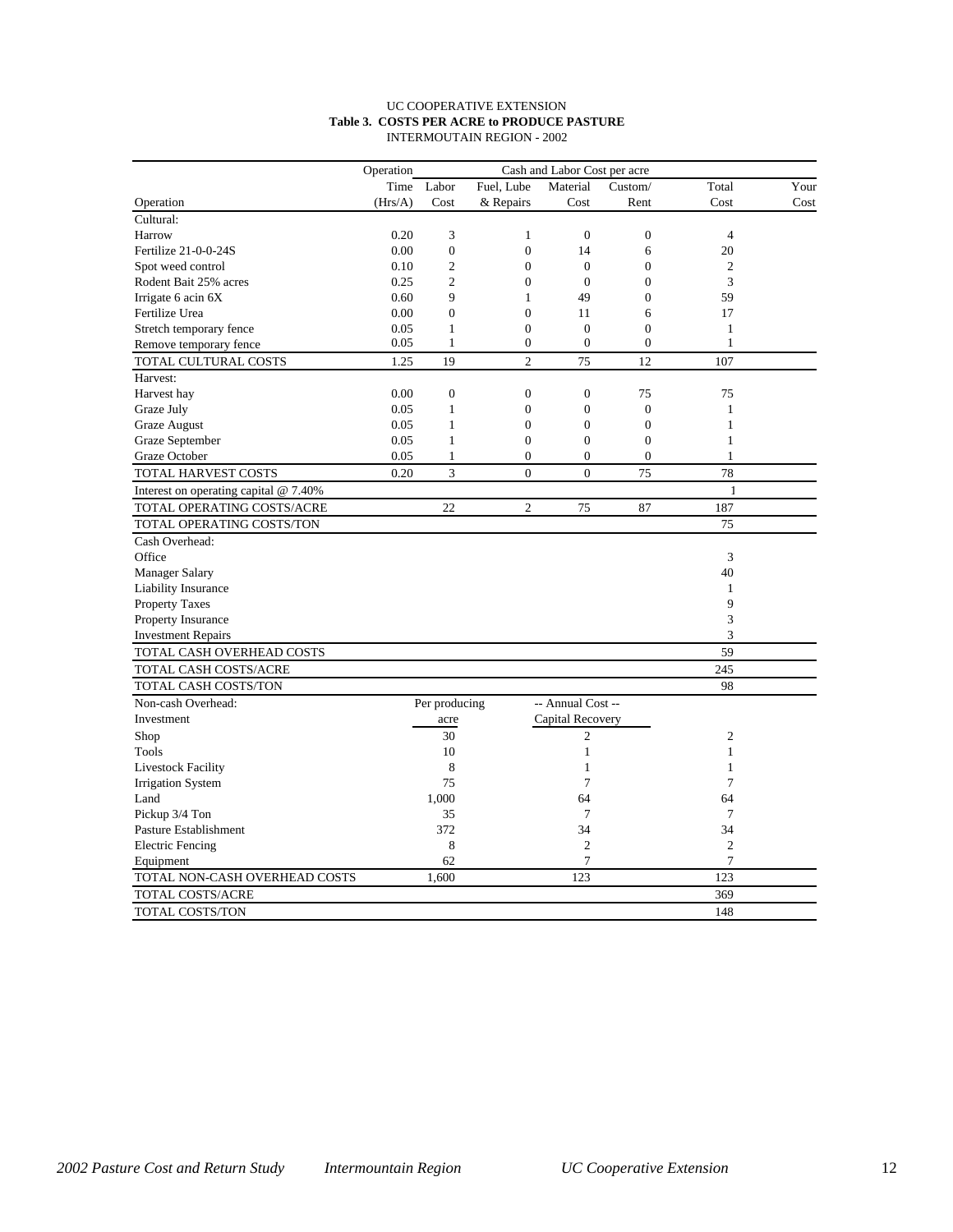| <b>UC COOPERATIVE EXTENSION</b>                            |
|------------------------------------------------------------|
| Table 4. COSTS AND RETURNS PER ACRE to PRODUCE ALFALFA HAY |
| INTERMOUTAIN REGION - 2002                                 |

|                                                 | Quantity/ |          | Price or | Value or                 | Your |
|-------------------------------------------------|-----------|----------|----------|--------------------------|------|
|                                                 | Acre      |          |          | Unit Cost/Unit Cost/Acre | Cost |
| <b>GROSS RETURNS</b>                            |           |          |          |                          |      |
| Hay                                             | 2.50      | ton      | 80.00    | 200                      |      |
| Grazing                                         |           | 3.00 AUM | 18.00    | 54                       |      |
| TOTAL GROSS RETURNS                             |           |          |          | 254                      |      |
| OPERATING COSTS                                 |           |          |          |                          |      |
| <b>Fertilizer:</b>                              |           |          |          |                          |      |
| 21-0-0 24S @ 42lb N/acre                        | 42.00     | lb N     | 0.34     | 14                       |      |
| Urea $@$ 46lb N/acre                            | 46.00     | lbN      | 0.24     | 11                       |      |
| <b>Custom:</b>                                  |           |          |          |                          |      |
| Ground Application                              | 2.00      | acre     | 6.00     | 12                       |      |
| Harvest Hay                                     | 2.50      | ton      | 30.00    | 75                       |      |
| Herbicide:                                      |           |          |          |                          |      |
| Roundup @ 2 pt/acre                             | 0.02      | pint     | 5.00     | 0                        |      |
| 2,4-D @ 2 pt/acre                               | 0.02      | pint     | 1.75     | $\overline{0}$           |      |
| Rodenticide:                                    |           |          |          |                          |      |
| Rodent Bait                                     | 0.25      | lb       | 1.75     | $\boldsymbol{0}$         |      |
| Irrigate:                                       |           |          |          |                          |      |
| Water                                           | 36.00     | acin     | 1.36     | 49                       |      |
| Labor (machine)                                 | 1.44      | hrs      | 13.10    | 19                       |      |
| Labor (non-machine)                             | 0.35      | hrs      | 8.38     | 3                        |      |
| Fuel - Gas                                      | 0.72      | gal      | 1.51     | 1                        |      |
| Fuel - Diesel                                   | 0.44      | gal      | 1.26     | 1                        |      |
| Lube                                            |           |          |          | $\overline{0}$           |      |
| Machinery repair                                |           |          |          | $\boldsymbol{0}$<br>1    |      |
| Interest on operating capital @ 7.40%           |           |          |          |                          |      |
| TOTAL OPERATING COSTS/ACRE                      |           |          |          | 187                      |      |
| TOTAL OPERATING COSTS/TON                       |           |          |          | 75                       |      |
| NET RETURNS ABOVE OPERATING COSTS               |           |          |          | 67                       |      |
| <b>CASH OVERHEAD COSTS:</b><br>Office           |           |          |          |                          |      |
|                                                 |           |          |          | 3<br>40                  |      |
| <b>Manager Salary</b>                           |           |          |          |                          |      |
| Liability Insurance                             |           |          |          | 1<br>9                   |      |
| <b>Property Taxes</b>                           |           |          |          | 3                        |      |
| Property Insurance<br><b>Investment Repairs</b> |           |          |          | 3                        |      |
|                                                 |           |          |          | 59                       |      |
| TOTAL CASH OVERHEAD COSTS/ACRE                  |           |          |          | 245                      |      |
| TOTAL CASH COSTS/ACRE                           |           |          |          |                          |      |
| TOTAL CASH COSTS/TON                            |           |          |          | 98                       |      |
| NON-CASH OVERHEAD COSTS (Capital Recovery)      |           |          |          |                          |      |
| Shop                                            |           |          |          | 2                        |      |
| Tools                                           |           |          |          | 1                        |      |
| <b>Livestock Facility</b>                       |           |          |          | 1                        |      |
| <b>Irrigation System</b>                        |           |          |          | 7                        |      |
| Land                                            |           |          |          | 64                       |      |
| Pickup 3/4 Ton<br>Pasture Establishment         |           |          |          | 7<br>34                  |      |
|                                                 |           |          |          |                          |      |
| <b>Electric Fencing</b>                         |           |          |          | $\mathfrak{2}$<br>7      |      |
| Equipment                                       |           |          |          |                          |      |
| TOTAL NON-CASH OVERHEAD COSTS/ACRE              |           |          |          | 123                      |      |
| TOTAL COSTS/ACRE                                |           |          |          | 369                      |      |
| TOTAL COSTS/TON                                 |           |          |          | 148                      |      |
| NET RETURNS ABOVE TOTAL COSTS                   |           |          |          | $-115$                   |      |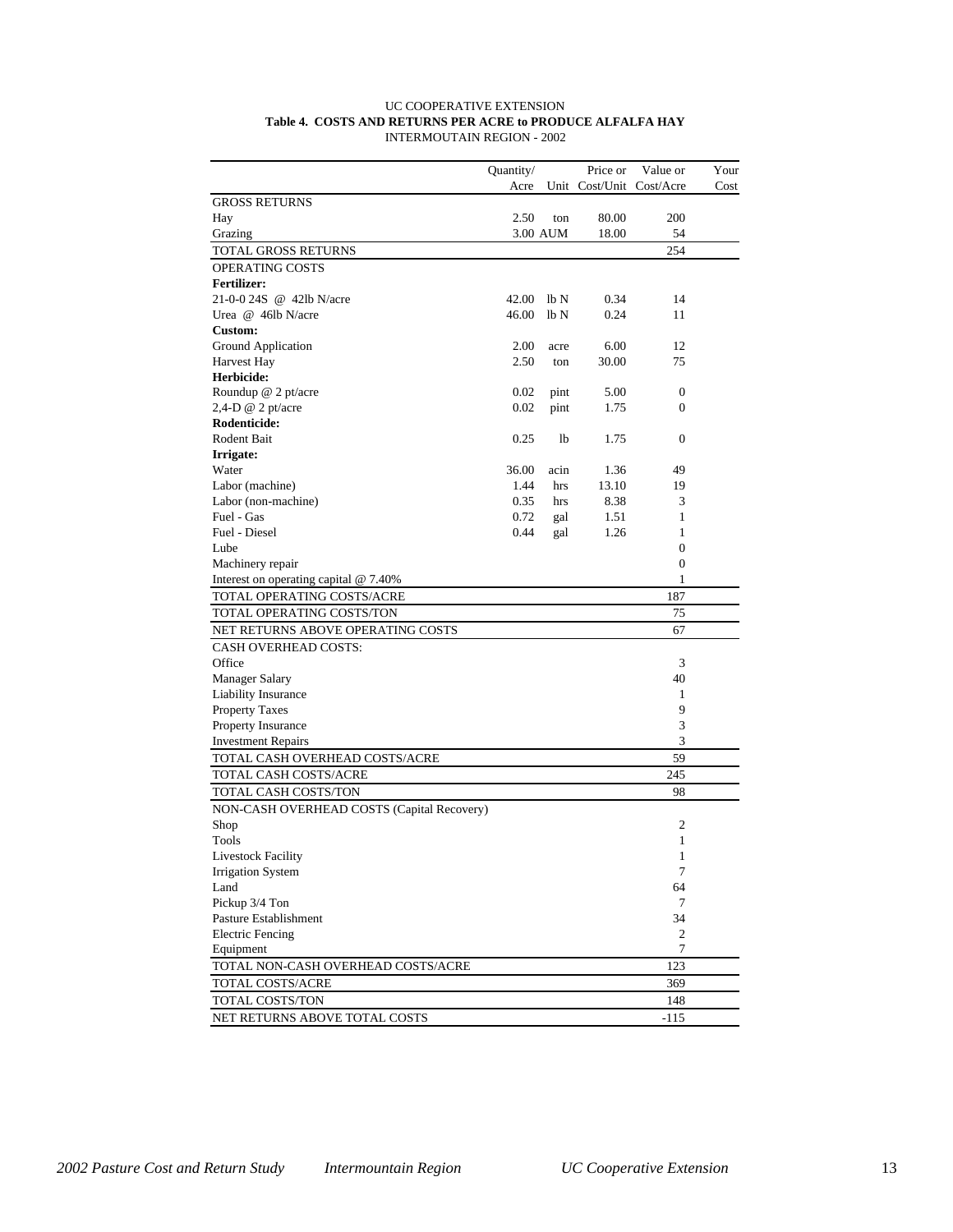# UC COOPERATIVE EXTENSION **Table 5. MONTHLY CASH COSTS PER ACRE to PRODUCE PASTURE** INTERMOUTAIN REGION - 2002

| Beginning JAN 02              |              | <b>JAN FEB</b> |                |                  |                |                |                  |                |                |                |                  |              | MAR APR MAY JUN JUL AUG SEP OCT NOV DEC TOTAL |
|-------------------------------|--------------|----------------|----------------|------------------|----------------|----------------|------------------|----------------|----------------|----------------|------------------|--------------|-----------------------------------------------|
| Ending DEC 02                 | 02           | 02             | 02             | 02               | 02             | 02             | 02               | 02             | 02             | 02             | 02               | 02           |                                               |
| Cultural:                     |              |                |                |                  |                |                |                  |                |                |                |                  |              |                                               |
| Harrow                        |              |                | $\overline{4}$ |                  |                |                |                  |                |                |                |                  |              | 4                                             |
| Fertilize 21-0-0-24S          |              |                | 20             |                  |                |                |                  |                |                |                |                  |              | 20                                            |
| Spot weed control             |              |                | 1              | 1                |                |                |                  |                |                |                |                  |              | $\overline{2}$                                |
| Rodent Bait 25% acres         |              |                |                | 3                |                |                |                  |                |                |                |                  |              | 3                                             |
| Irrigate 6 acin 6X            |              |                |                |                  | 10             | 10             | 20               | 10             | 10             |                |                  |              | 59                                            |
| Fertilize Urea                |              |                |                |                  |                |                | 17               |                |                |                |                  |              | 17                                            |
| Stretch temporary fence       |              |                |                |                  |                |                | 1                |                |                |                |                  |              |                                               |
| Remove temporary fence        |              |                |                |                  |                |                |                  |                |                |                | 1                |              |                                               |
| TOTAL CULTURAL COSTS          |              |                | 25             | $\overline{3}$   | 10             | 10             | 38               | 10             | 10             |                | $\mathbf{1}$     |              | 107                                           |
| Harvest:                      |              |                |                |                  |                |                |                  |                |                |                |                  |              |                                               |
| Harvest hay                   |              |                |                |                  |                | 75             |                  |                |                |                |                  |              | 75                                            |
| Graze July                    |              |                |                |                  |                |                | 1                |                |                |                |                  |              |                                               |
| <b>Graze August</b>           |              |                |                |                  |                |                |                  | 1              |                |                |                  |              |                                               |
| Graze September               |              |                |                |                  |                |                |                  |                | 1              |                |                  |              | 1                                             |
| Graze October                 |              |                |                |                  |                |                |                  |                |                | 1              |                  |              |                                               |
| <b>TOTAL HARVEST COSTS</b>    |              |                |                |                  |                | 75             | 1                | 1              | 1              | $\mathbf{1}$   |                  |              | 78                                            |
| Interest on operating capital |              |                | $\overline{0}$ | $\boldsymbol{0}$ | $\overline{0}$ | 1              | $\overline{0}$   | $\overline{0}$ | $\mathbf{0}$   | $\overline{0}$ | $\boldsymbol{0}$ |              | 1                                             |
| TOTAL OPERATING COSTS/ACRE    |              |                | 25             | $\overline{4}$   | 10             | 86             | 39               | 11             | 11             | $\mathbf{1}$   | $\mathbf{1}$     |              | 187                                           |
| TOTAL OPERATING COSTS/TON     |              |                | 10             | $\mathbf{1}$     | 4              | 34             | 15               | 4              | $\overline{4}$ | $\overline{0}$ | $\mathbf{1}$     |              | 75                                            |
| <b>OVERHEAD:</b>              |              |                |                |                  |                |                |                  |                |                |                |                  |              |                                               |
| Office                        |              |                | 0              | $\mathbf{0}$     | $\mathbf{0}$   | $\mathbf{0}$   | $\boldsymbol{0}$ | 0              | $\theta$       | $\mathbf{0}$   | $\mathbf{0}$     |              | 3                                             |
| <b>Manager Salary</b>         |              |                | $\overline{4}$ | $\overline{4}$   | 4              | $\overline{4}$ | $\overline{4}$   | $\overline{4}$ | $\overline{4}$ | $\overline{4}$ | 4                |              | 40                                            |
| Liability Insurance           | 1            |                |                |                  |                |                |                  |                |                |                |                  |              | 1                                             |
| <b>Property Taxes</b>         |              |                |                | 9                |                |                |                  |                |                |                |                  |              | 9                                             |
| Property Insurance            |              |                |                | 3                |                |                |                  |                |                |                |                  |              | 3                                             |
| <b>Investment Repairs</b>     | $\mathbf{0}$ | $\Omega$       | $\overline{0}$ | $\Omega$         | $\mathbf{0}$   | $\theta$       | $\mathbf{0}$     | $\mathbf{0}$   | $\mathbf{0}$   | $\mathbf{0}$   | $\theta$         | $\mathbf{0}$ | 3                                             |
| TOTAL CASH OVERHEAD COSTS     | $\mathbf{1}$ | $\mathbf{0}$   | 5              | 17               | 5              | 5              | 5                | 5              | 5              | 5              | 5                | $\mathbf{0}$ | 59                                            |
| <b>TOTAL CASH COSTS/ACRE</b>  | 1            | $\Omega$       | 30             | 20               | 15             | 91             | 44               | 16             | 16             | 6              | 6                | $\Omega$     | 245                                           |